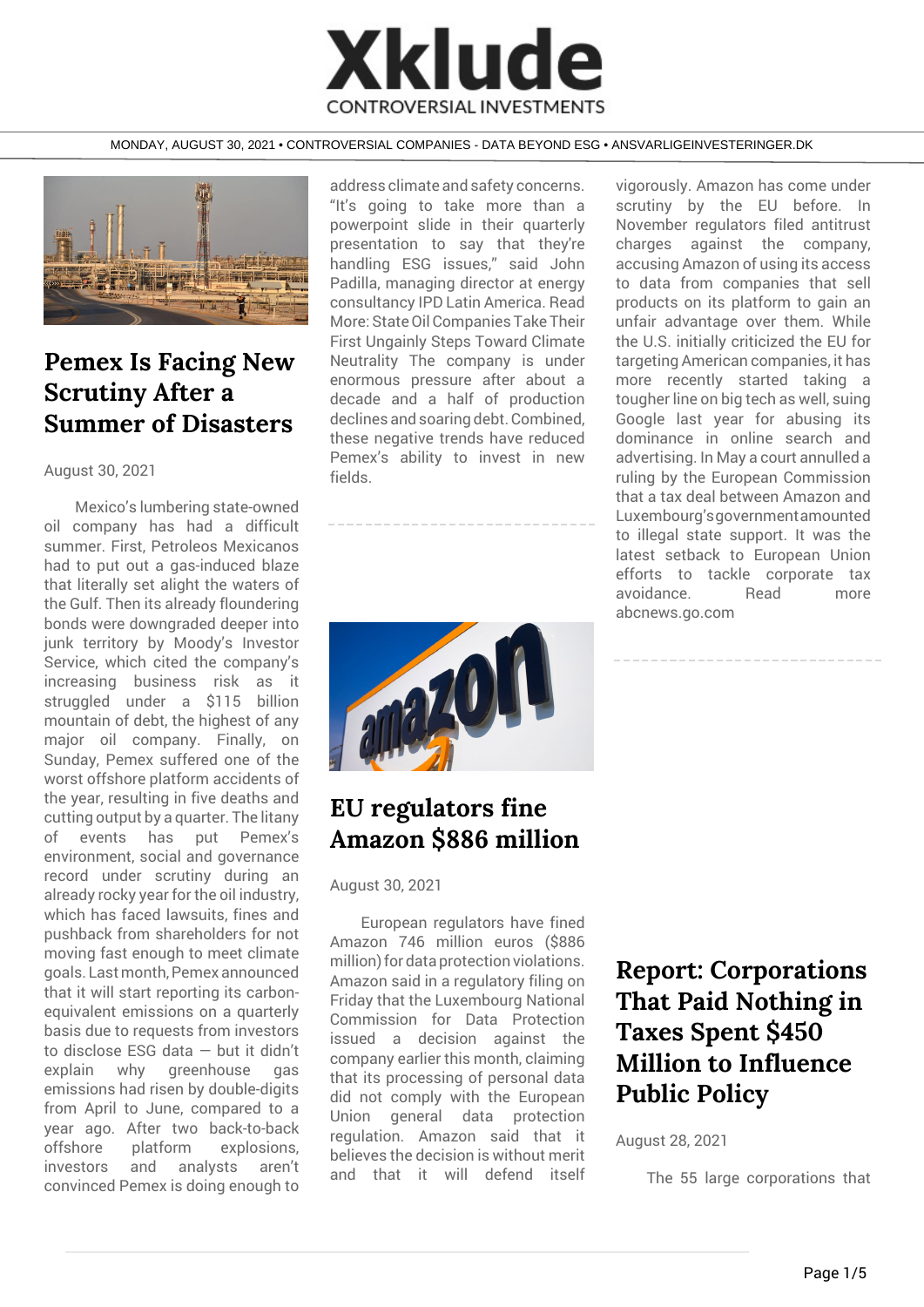paid \$0 in federal corporate income taxes in 2020 spent \$450 million lobbying and political contributions in recent years, according to a new Public Citizen report, The Price of Zero. For most of the companies, paying nothing was not enough. The companies paying zero also received \$3.5 billion in tax rebates, money they can turn around and spend to influence tax policy. "Duke Energy could use the \$280 million rebate from the federal government to fund its lobbying spending for the next halfcentury," said Mike Tanglis, a Public Citizen research director and author of the report. "Using Uncle Sam's money to lobby against paying taxes is the perfect embodiment of how Washington works." **Among the findings of the report:** The 55 corporations that paid no federal corporate income tax in 2020 spent nearly \$450 million on lobbying and campaign contributions since the 2016 election cycle. This total includes \$408 million in lobbying and<br>\$42 million in campaign million in campaign contributions. Of the top 25 recipients of money from the corporations that paid zero in taxes in Congress, 20 are Republicans. Each of these recipients voted for the Tax Cuts and Jobs Act of 2017, which lowered the corporate tax rate. FedEx spent the most of any company (\$71 million) followed by Charter Communications (\$64 million), American Electric Power (\$42 million), Duke Energy (\$37 million), and Textron (\$22 million). These companies together have sent an average of 526 lobbyists to influence the federal government each year. Many of the 55 companies also received huge rebates from the federal government in 2020.



### **China's 'iPhone city' relocates 100,000 after massive floods**

#### August 17, 2021

AROUND 100,000 people have been evacuated from the central Chinese city of Zhengzhou, as record rainfall caused widespread flooding and economic disruptions to Henan province, home to the world's biggest production base for iPhones and a major hub for food production and heavy industry. Pictures published by state media showed large sections of roads submerged in Zhengzhou, a city of 10 million, while videos posted on social media showed passengers stuck inside flooded subway cars with water levels up to their shoulders and residents pulled to safety with ropes from fast moving floodwaters. State news agency Xinhua reported that 12 deaths had been confirmed so far. The deluge has brought the equivalent of more than eight months' worth of the city's average rainfall since Tuesday, and has already interrupted the operations of at least one global company with manufacturing operations there. Nissan Motor Co Ltd. has temporarily halted production in Zhengzhou, according to a spokeswoman for the company. SAIC Motor Corp., China's biggest automaker, said logistics around its factory in Zhengzhou have been impacted by the floods in the short term, but that the plant hasn't been damaged. Meanwhile Taiwan's Hon Hai Precision Industry Co., which owns a massive iPhone production plant in Zhengzhou, said that it had

activated an emergency response plan for flood control measures but that the flooding has had no direct impact on the facility. Hon Hai's plant receives components needed to assemble iPhones from global and domestic Chinese suppliers before shipping out the finished producers. The flooding struck just as the company prepares to ramp up output ahead of the launch of Apple, Inc.'s latest devices toward the end of the year.



# **Climate Report Exposes Fault Lines Within Fossil Fuel Industry**

#### August 17, 2021

The response from fossil fuel companies to the long-awaited United Nations-backed report on climate change is exposing deepseated divisions within the industry on how to deal with the global threat. The publication of the scientific assessment on Monday gives a stark account of the challenges posed by rising temperatures. It calls for dramatic measures to curtail greenhouse gas emissions in order to limit warming to 1.5 degrees Celsius over the next two decades. Most oil, gas and coal producers, and the power companies that burn the fuels, have remained silent. Responses from those choosing to raise their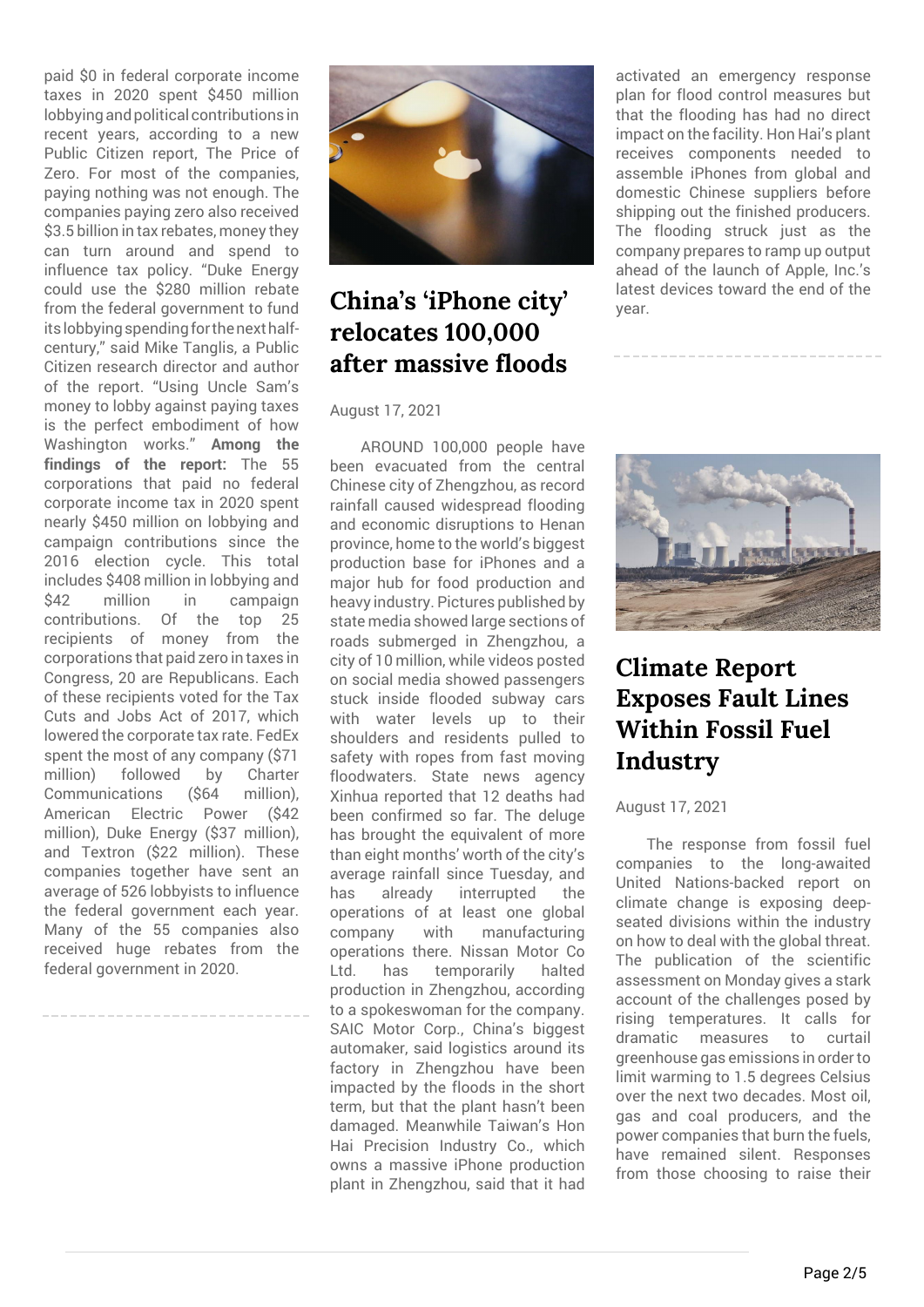head above the parapet range from the defensive to calling governments to take the lead on a transition to a future of cleaner energy. But already some patterns are starting to emerge that will be familiar to seasoned observers of the energy world. Big western European companies that have already made commitments to reducing emissions swung behind the IPCC's message; the U.S. fossil fuel sector emphasized the concept of energy security but shied away from discussing wrenching, systemic change; and Canada's crude industry, which produces some of the dirtiest type of oil on the planet, took the opportunity to say world demand for carbonbased fuels will still rise for decades to come. U.S. trade groups were quick to point to previous achievements,includingreductionsin carbon emissions, improvements to air quality after a shift to burning more natural gas over coal, and efforts to deal with methane. "The U.S. has already reduced emissions more than any other country in the Paris Agreement," Anne Bradbury, chief executive officer of the American Exploration and Production Council, said in a statement. In terms of what comes next, the powerful U.S.



**BlackRock voting report reveals focus on independence and diversity**

#### July 30, 2021

When it comes to voting against board directors, BlackRock, the world's largest fund manager, is most exercised by their lack of independence.Theconclusioncomes in the investment manager's voting report covering more than 165,000 management and shareholder proposals across 71 public markets. In total, BlackRock voted against the reappointment of 6,560 directors around the world between the beginning of July 2020 and end of June 2021. The top reason was independence, or rather BlackRock's view that directors lacked this key quality. Second was a lack of diversity—a central part of the fund manager's aims and objectives for the year. BlackRock writes in its report that it will always seek to engage with directors where it has issues. But directors could bear the brunt of its concern. "We believe that when a company is not effectively addressing a risk that could impact long-term value, it's directors that should be held accountable," it says. Independence and diversity BlackRock described independence as an essential factor and added that its votes centre on the balance of independent and non-independent directors as wall as the average tenure on boards. Voting against a board for diversity reasons is largely driven by a lack of reporting. BlackRock's report says it votes against nominating directors when disclosureisinsufficient,"particularly in markets where we consider demographic diversity a priority". The fund manager adds that 3,400 companies saw it vote against one or more directors. "Corporate governanceconcerns—includinglack of board independence, insufficient diversity and executive compensation—prompted most of the votes against directors' elections and other director-related proposals."



### **ESG activism 'likely to proliferate' following ExxonMobil voteBoard Agenda**

July 13, 2021

If events at Exxon last month proved anything, it is that ESG activism by hedge funds is now a force to be reckoned with for boardrooms. One academic warns there is more to come, with potentially more opportunities for the big institutional fund managers to throw their weight behind smaller more agile campaigners. Observers from diverse sectors gasped when ExxonMobil's board was brought up short in May by Engine No.1, an activist hedge fund. Engine No.1, which has barely 0.02% of the stock in the oil giant, persuaded other shareholders to vote for its nominee as a board director—its third success in placing people in the company's boardroom.Thisunprecedentedcoup made headlines around the world as it demonstrated there were now new ways to force energy giants to focus on their ESG performance. ESG activism on the rise One academic now says we can expect more of the same. As Anna Christie, assistant professor in law at the University of Edinburgh law school, writes on the Oxford University law blog, the Exxon experience offers a template for how companies in the future may be forced to confront climate risk. "The dramatic success of this closely watched battle means that further ESG activism is likely to proliferate,"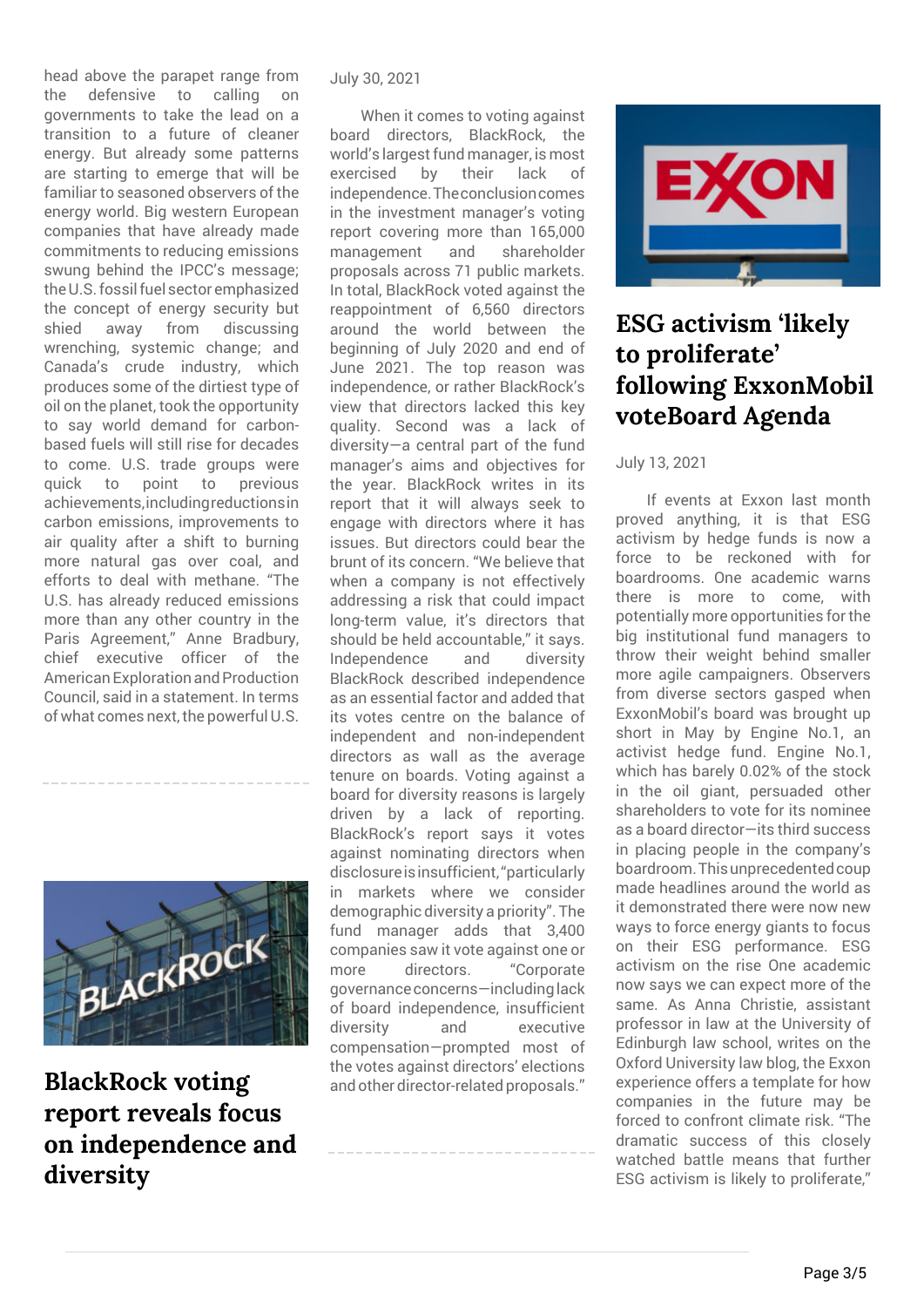writes Christie. She notes that Engine No.1 benefitted from the support of the Big Three fund managers BlackRock, Vanguard and State Street; a test, she says, of their publicly stated commitment to tackle the climate crisis. In that—the Big Three getting behind a much smaller activist—there is something novel.



### **Just 20 Companies Are Responsible for Over Half of 'Throwaway' Plastic Waste, Study Says**

#### June 23, 2021

Single-use plastics, such as bottles, bags and food packages, are the most commonly discarded type of plastic. Made almost exclusively from fossil fuels, these "throwaway" plastics often end their short lifecycle polluting the oceans, being burned or dumped into landfills. The report warns that plastic production is set to grow by 30% in the next five years, creating even more plastic waste and exacerbating the climate emergency. LONDON — Just 20 companies are the source of more than half of singleuse plastic items thrown away globally, according to a study that highlights the devastating impact on the environment. The Plastic Waste Makers Index, published Tuesday, names the companies that are at the forefront of the plastic supply chain

and manufacture polymers, known as the building block of plastics. It also highlighted that the firms identified are supported by a small number of financialbackers.Single-useplastics, such as bottles, bags and food packages, are the most commonly discarded type of plastic. Made almost exclusively from fossil fuels, these "throwaway" plastics often end their short lifecycle polluting the oceans, being burned or dumped into landfills. The study says 20 petrochemical companies are responsible for 55% of the world's single-use plastic waste. The findings were published by the Minderoo Foundation, one of Asia's largest philanthropies. The research was conducted by academics from the London School of Economics, the Stockholm Environment Institute, Wood Mackenzie, among others. U.S. energy giant ExxonMobil tops the list, contributing 5.9 million metric tons to global plastic waste, closely followed by U.S. chemicals company Dow and China's Sinopec.



### **Racial discrimination has cost American economy trillions**

June 23, 2021

In fact, a recent Citigroup report estimated that racial discrimination has cost the American economy \$16 trillion. Most notably, the report identifies a substantial \$13 trillion

loss in potential business revenue because of racial discrimination in lending to Black entrepreneurs and Black businesses. Although these figures are estimates for the last two decades, they point to a repeated pattern of costly preventable violence – financial and physical – against non-white people in America. When a Black community in America is destroyed, America's progress is destroyed. For Black America, the economic losses are very direct. The wage gap, for example, puts the highest average earnings for Black men at more than \$20,000 less than it is for white men. But economic struggles in the Black community trickle down in ways that are less obvious, but certainly not less meaningful, to non-Black members of society. A close in the wealth gap over the past 20 years would have meant \$2.7 trillion more spent on cars, clothes and other goods, services and investments that would have supported jobs for everyone. Indeed, 100 years later, the story of the Tulsa massacre remains relevant for identifying racism's true and lasting costs. The lessons and events of this horrific episode provide powerful insights into how acknowledging the effects, costs and destruction of systemic racism is key to healing and repairing the nation today. Born of the ingenuity of Black migrants, Tulsa's Greenwood community was a bustling and dynamic Black financial district in the heartland of the American Southwest. Before the massacre, that approximately 35-block Black Wall Street community was worth \$1 million (the equivalent of \$15 million today). Read more www.msn.com

### **Facebook Won't Say if Its Algorithms Boosted Trump's**